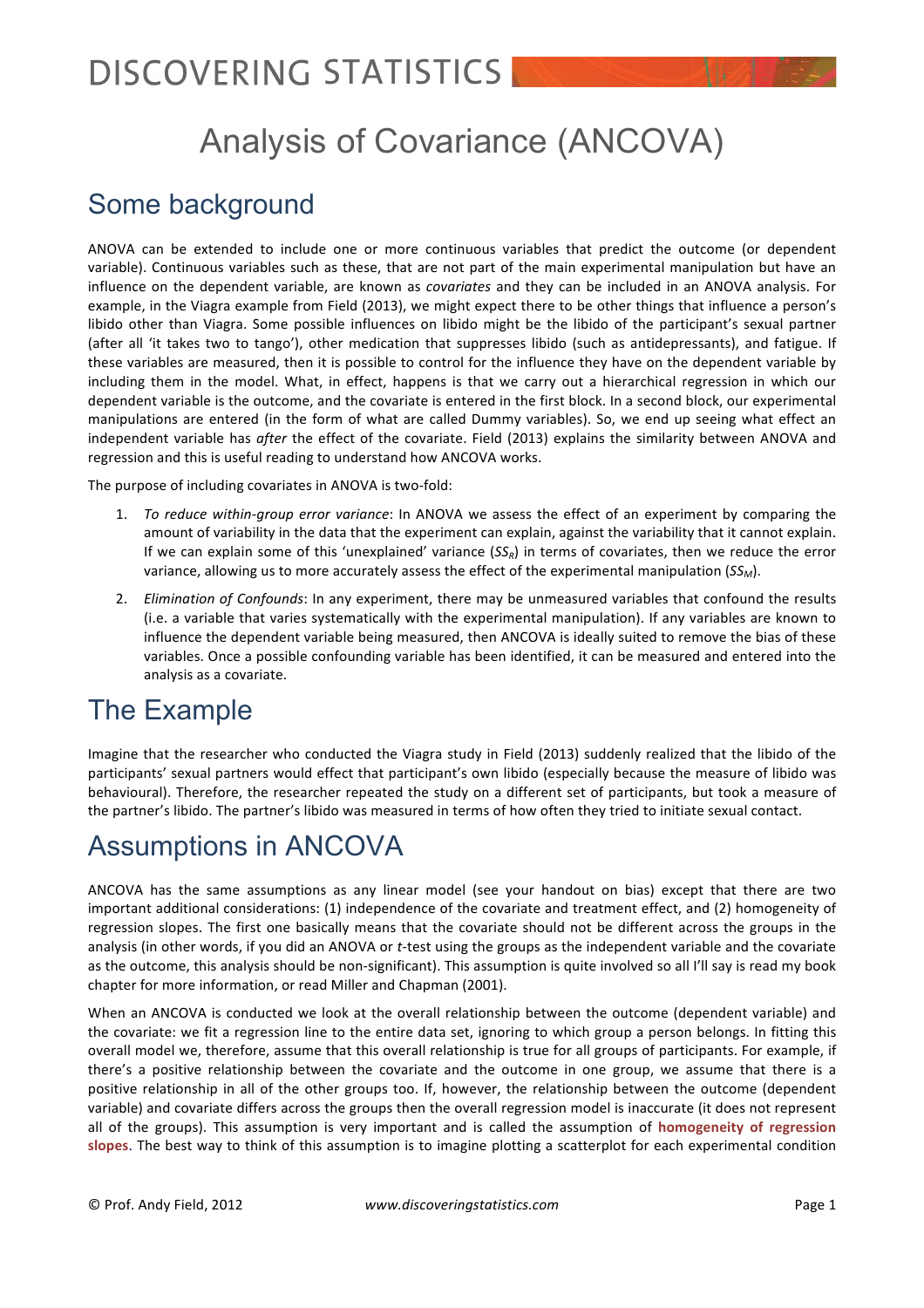with the covariate on one axis and the outcome on the other. If you then calculated, and drew, the regression line for each of these scatterplots you should find that the regression lines look more or less the same (i.e. the values of *b* in each group should be equal).

Figure 1 shows scatterplots that display the relationship between partner's libido (the covariate) and the outcome (participant's libido) for each of the three experimental conditions (different colours and symbols). Each symbol represents the data from a particular participant, and the type of symbol tells us the group (circles = placebo, triangles = low dose, squares = high dose). The lines are the regression slopes for the particular group, they summarise the relationship between libido and partner's libido shown by the dots (blue = placebo group, green = low-dose group, red = high-dose group). It should be clear that there is a positive relationship (the regression line slopes upwards from left to right) between partner's libido and participant's libido in both the placebo and low-dose conditions. In fact, the slopes of the lines for these two groups (blue and green) are very similar, showing that the relationship between libido and partner's libido is very similar in these two groups. This situation is an example of homogeneity of regression slopes (the regression slopes in the two groups are similar). However, in the high-dose condition there appears to be no relationship at all between participant's libido and that of their partner (the squares are fairly randomly scattered and the regression line is very flat and shows a slightly negative relationship). The slope of this line is very different to the other two, and this difference gives us cause to doubt whether there is homogeneity of regression slopes (because the relationship between participant's libido and that of their partner is different in the high-dose group to the other two groups). We'll have a look how to test this assumption later.



Figure 1: Scatterplot of Libido against Partner's libido for each of the experimental conditions

## ANCOVA on SPSS

### *Entering Data*

The data for this example are in Table 1, which shows the participant's libido and their partner's libido. The mean libido (and *SD* in brackets) of the participants' libido scores are in Table 2. In essence, the data should be laid out in the Data Editor as they are Table 1. Without the covariate, the design is simply a one-way independent design, so we would enter these data using a coding variable for the independent variable, and scores on the dependent variable will go in a different column. All that changes is that we have an extra column for the covariate scores.



Covariates are entered into the SPSS data editor in a new column (each covariate should have its own column).

- Covariates can be added to any of the different ANOVAs we have covered on this course!
	- $\circ$  When a covariate is added the analysis is called analysis of covariance (so, for example, you could have a two-way repeated measures Analysis of Covariance, or a three way mixed ANCOVA).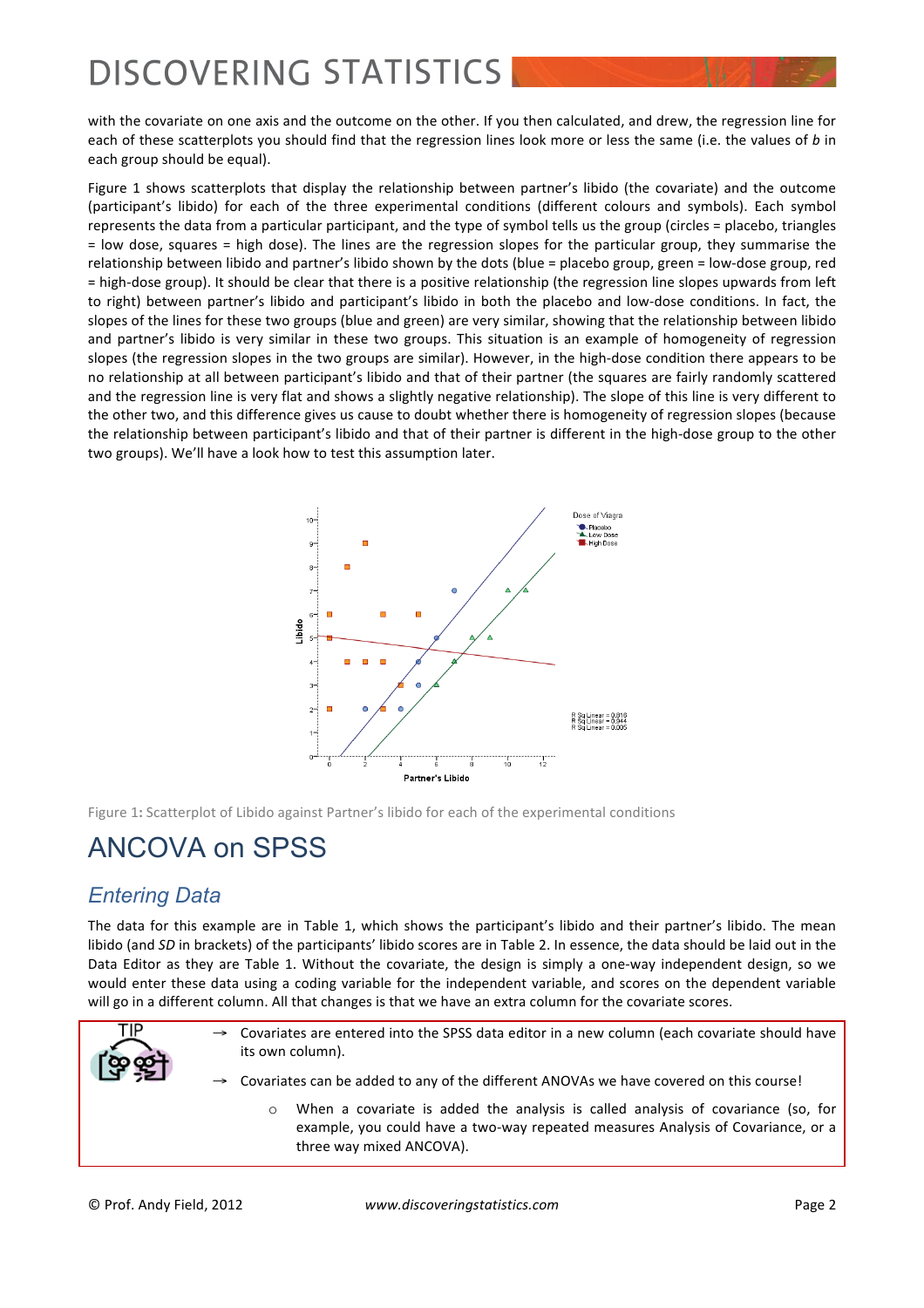Table 1: Data from ViagraCov.sav

| <b>Dose</b>      | Participant's<br>Libido | Partner's<br>Libido     |
|------------------|-------------------------|-------------------------|
| Placebo          | 3                       | $\overline{\mathbf{4}}$ |
|                  | $\overline{2}$          | $\mathbf{1}$            |
|                  | 5                       | 5                       |
|                  | 2                       | $\mathbf 1$             |
|                  | $\overline{2}$          | $\overline{2}$          |
|                  | 2                       | $\overline{2}$          |
|                  | $\overline{7}$          | $\overline{7}$          |
|                  | $\overline{2}$          | 4                       |
|                  | 4                       | 5                       |
| Low Dose         | 7                       | 5                       |
|                  | 5                       | 3                       |
|                  | 3                       | $\mathbf{1}$            |
|                  | 4                       | $\overline{2}$          |
|                  | 4                       | $\overline{2}$          |
|                  | $\overline{7}$          | 6                       |
|                  | 5                       | 4                       |
|                  | $\overline{\mathbf{4}}$ | $\overline{2}$          |
| <b>High Dose</b> | 9                       | $\mathbf{1}$            |
|                  | $\overline{2}$          | 3                       |
|                  | 6                       | 5                       |
|                  | 3                       | $\overline{4}$          |
|                  | 4                       | 3                       |
|                  | $\overline{\mathbf{4}}$ | 3                       |
|                  | 4                       | $\overline{2}$          |
|                  | 6                       | $\pmb{0}$               |
|                  | 4                       | $\mathbf 1$             |
|                  | 6                       | $\overline{\mathbf{3}}$ |
|                  | $\overline{\mathbf{c}}$ | 0                       |
|                  | 8                       | $\mathbf 1$             |
|                  | 5                       | 0                       |

So, create a coding variable called **dose** and use the *Labels* option to define value labels (e.g. 1 = placebo, 2 = low dose, 3 = high dose). There were nine participants in the placebo condition, so you need to enter 9 values of 1 into this column (so that the first 9 rows contain the value 1), followed by eight values of 2 to represent the people in the low dose group, and followed by thirteen values of 3 to represent the people in the high dose group. At this point, you should have one column with 30 rows of data entered. Next, create a second variable called libido and enter the 30 scores that correspond to the participant's libido. Finally, create a third variable called partner, use the *Labels* option to give this variable a more descriptive title of 'partner's libido'. Then, enter the 30 scores that correspond to the partner's libido.

Table 2: Means (and standard deviations) from ViagraCovariate.sav

| <b>Dose</b>      | Participant's<br>Libido | Partner's<br><b>Libido</b> |
|------------------|-------------------------|----------------------------|
| Placebo          | 3.22(1.79)              | 3.44(2.07)                 |
| <b>Low Dose</b>  | 4.88(1.46)              | 3.12(1.73)                 |
| <b>High Dose</b> | 4.85(2.12)              | 2.00(1.63)                 |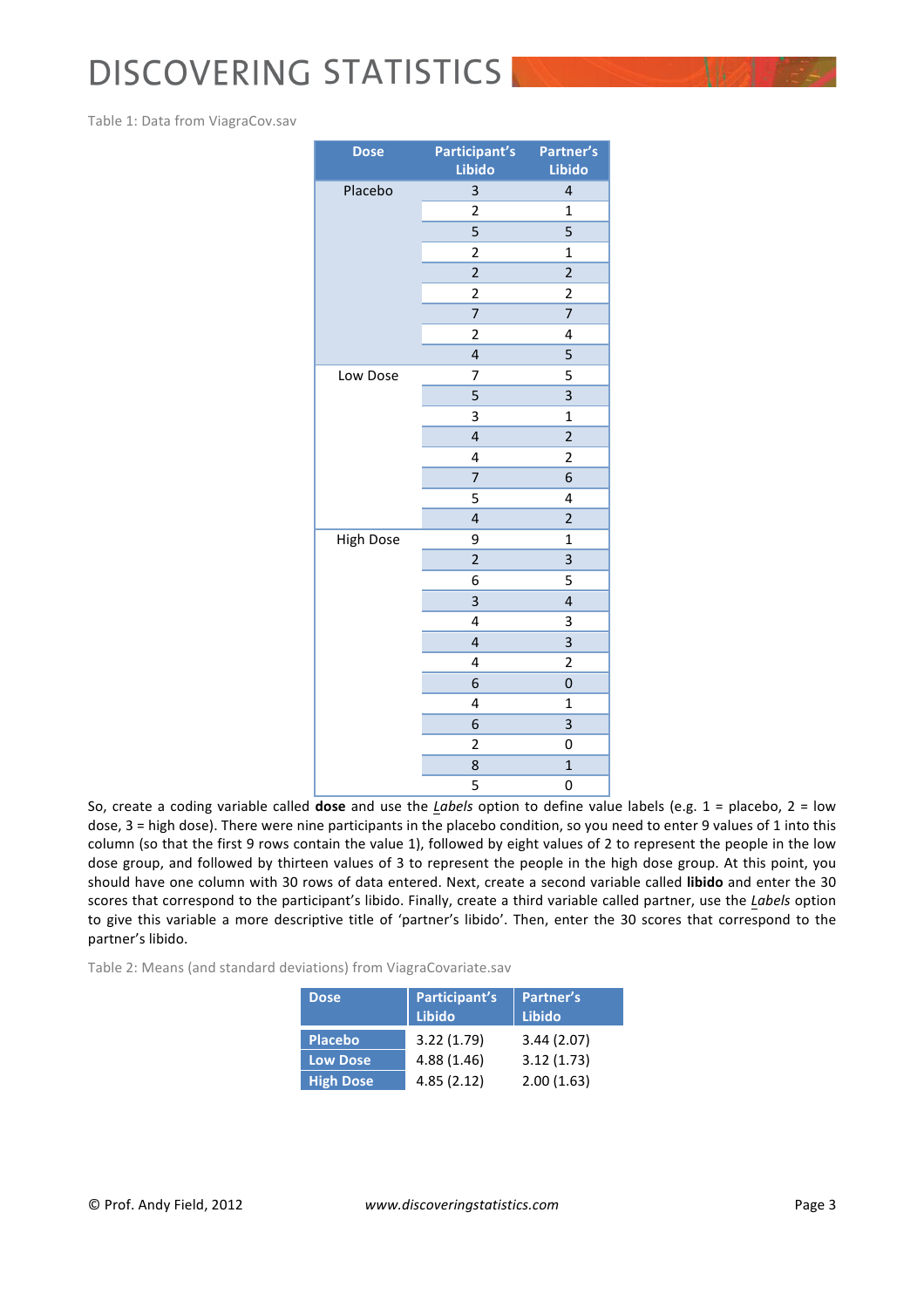### *Main Analysis*

Most of the *General Linear Model* (GLM) procedures in SPSS contain the facility to include one or more covariates. For designs that don't involve repeated measures it is easiest to conduct ANCOVA via the GLM *Univariate* procedure. To access the main dialog box select **Analyze** General Linear Model **Degree Lines and Seart** (see Figure 2). The main dialog box is similar to that for one-way ANOVA, except that there is a space to specify covariates. Select Libido and drag this variable to the box labelled *Dependent Variable* or click on **.** Select **Dose** and drag it to the box labelled *Fixed Factor(s)* and then select **Partner\_Libido** and drag it to the box labelled *Covariate(s)*.



Figure 2: Main dialog box for GLM univariate

### *Contrasts and Other Options*

There are various dialog boxes that can be accessed from the main dialog box. The first thing to notice is that if a covariate is selected, the post hoc tests are disabled (you cannot access this dialog box). Post hoc tests are not designed for situations in which a covariate is specified, however, some comparisons can still be done using contrasts.



Figure 3: Options for standard contrasts in GLM univariate

Click on **Contrasts...** to access the *contrasts* dialog box. This dialog box is different to the one we met for ANOVA in that you cannot enter codes to specify particular contrasts. Instead, you can specify one of several standard contrasts. These standard contrasts were listed in my book. In this example, there was a placebo control condition (coded as the first group), so a sensible set of contrasts would be simple contrasts comparing each experimental group with the control. To select a type of contrast click on  $\frac{None}{2}$  to access a drop-down list of possible contrasts. Select a type of contrast (in this case *Simple*) from this list and the list will automatically disappear. For simple contrasts you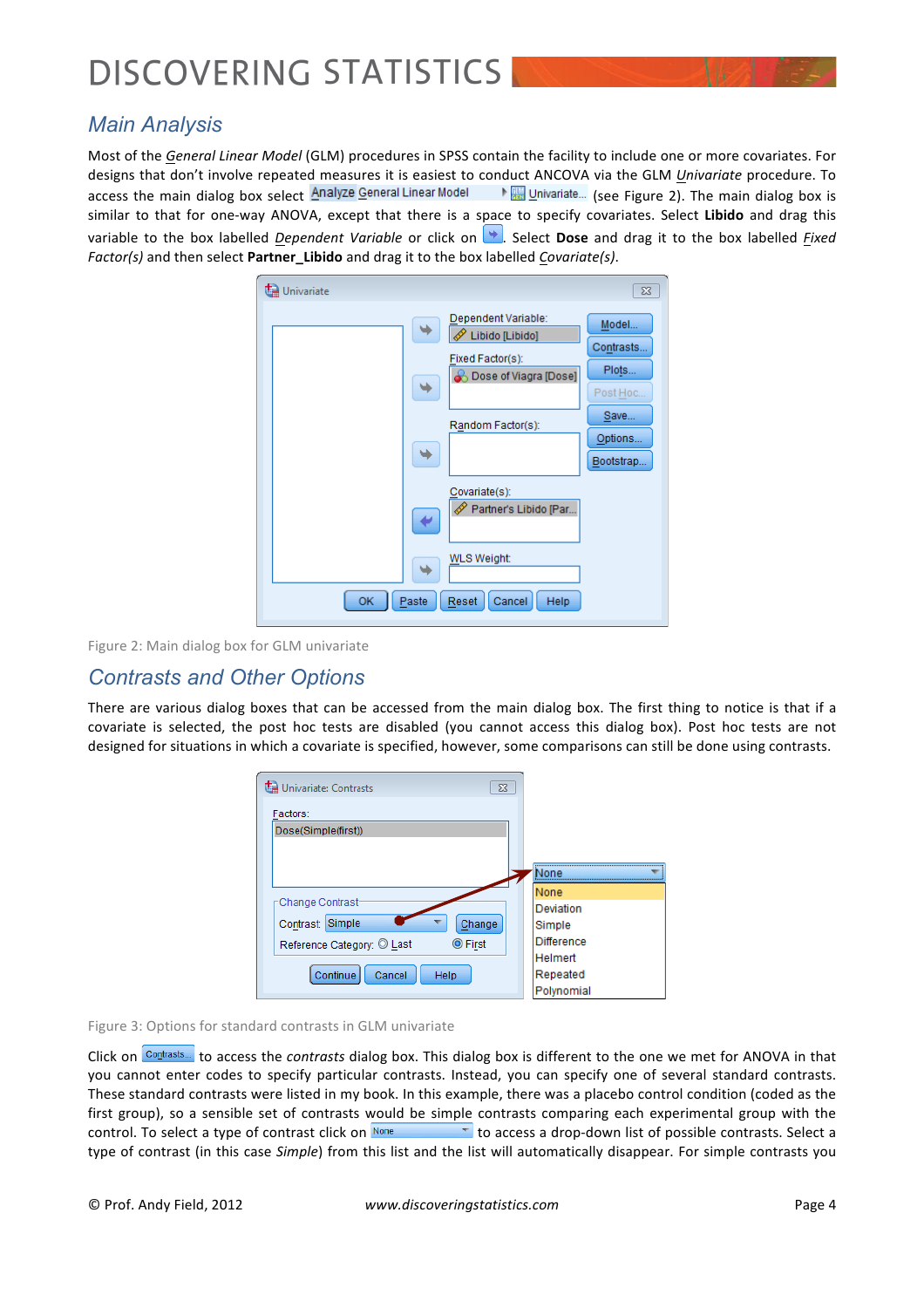have the option of specifying a reference category (which is the category against which all other groups are compared). By default the reference category is the last category: because in this case the control group was the first category (assuming that you coded placebo as 1) we need to change this option by selecting  $\bullet$  Eirst. When you have selected a new contrast option, you must click on  $\frac{Change}{1}$  to register this change. The final dialog box should look like Figure 3. Click on  $\frac{\text{Continue}}{\text{Continue}}$  to return to the main dialog box.

| Univariate: Options                                                                    | $\Sigma$                        |  |  |  |  |
|----------------------------------------------------------------------------------------|---------------------------------|--|--|--|--|
| <b>Estimated Marginal Means</b>                                                        |                                 |  |  |  |  |
| Factor(s) and Factor Interactions:                                                     | Display Means for:              |  |  |  |  |
| (OVERALL)                                                                              | Dose                            |  |  |  |  |
| Dose                                                                                   |                                 |  |  |  |  |
|                                                                                        | Compare main effects            |  |  |  |  |
|                                                                                        | Confidence interval adjustment: |  |  |  |  |
|                                                                                        | Sidak                           |  |  |  |  |
| Display <sup>-</sup>                                                                   |                                 |  |  |  |  |
| $\blacktriangleright$ Descriptive statistics                                           | Homogeneity tests               |  |  |  |  |
| Estimates of effect size                                                               | Spread vs. level plot           |  |  |  |  |
| Observed power                                                                         | Residual plot                   |  |  |  |  |
| $\sqrt{\phantom{a}}$ Parameter estimates                                               | Lack of fit                     |  |  |  |  |
| Contrast coefficient matrix                                                            | General estimable function      |  |  |  |  |
| Significance level: 05<br>Confidence intervals are 95.0%<br>Cancel<br>Continue<br>Help |                                 |  |  |  |  |

#### Figure 4: *Options* dialog box for GLM univariate

Another way to get *post hoc* tests is by clicking on **putions** to access the *options* dialog box (see Figure 4). To specify post hoc tests, select the independent variable (in this case Dose) from the box labelled *Estimated Marginal Means: Factor(s)* and *Factor Interactions* and drag it to the box labelled *Display Means for* or click on **.** Once a variable has been transferred, the box labelled *Compare main effects* becomes active and you should select this option ( ■ Compare main effects ). If this option is selected, the box labelled *Confidence interval adjustment* becomes active and you can click on  $LSD(none)$  and to see a choice of three adjustment levels. The default is to have no adjustment and simply perform a Tukey LSD post hoc test (this option is not recommended); the second is to ask for a Bonferroni correction (recommended); the final option is to have a **Sidak correction**. The Sidak correction is similar to the Bonferroni correction but is less conservative and so should be selected if you are concerned about the loss of power

associated with Bonferroni corrected values. For this example use the Sidak correction (we will use Bonferroni later in the book). As well as producing *post hoc* tests for the **Dose** variable, placing **dose** in the *Display Means for* box will create a table of estimated marginal means for this variable. These means provide an estimate of the *adjusted* group means (i.e.

| LSD(none)  |  |
|------------|--|
| LSD(none)  |  |
| Bonferroni |  |
| Sidak      |  |

the means adjusted for the effect of the covariate). When you have selected the options required, click on Continue to return to the main dialog box.

As with one-way ANOVA, the main dialog box has a  $\frac{1200 \text{C} \cdot \text{C}}{2000 \text{C}}$  button. Selecting this option will bootstrap confidence intervals around the estimated marginal means, parameter estimates and post hoc tests, but not the main *F* test. This can be useful so select the options in Figure 5. Click on  $\left[\frac{K}{m}\right]$  in the main dialog box to run the analysis.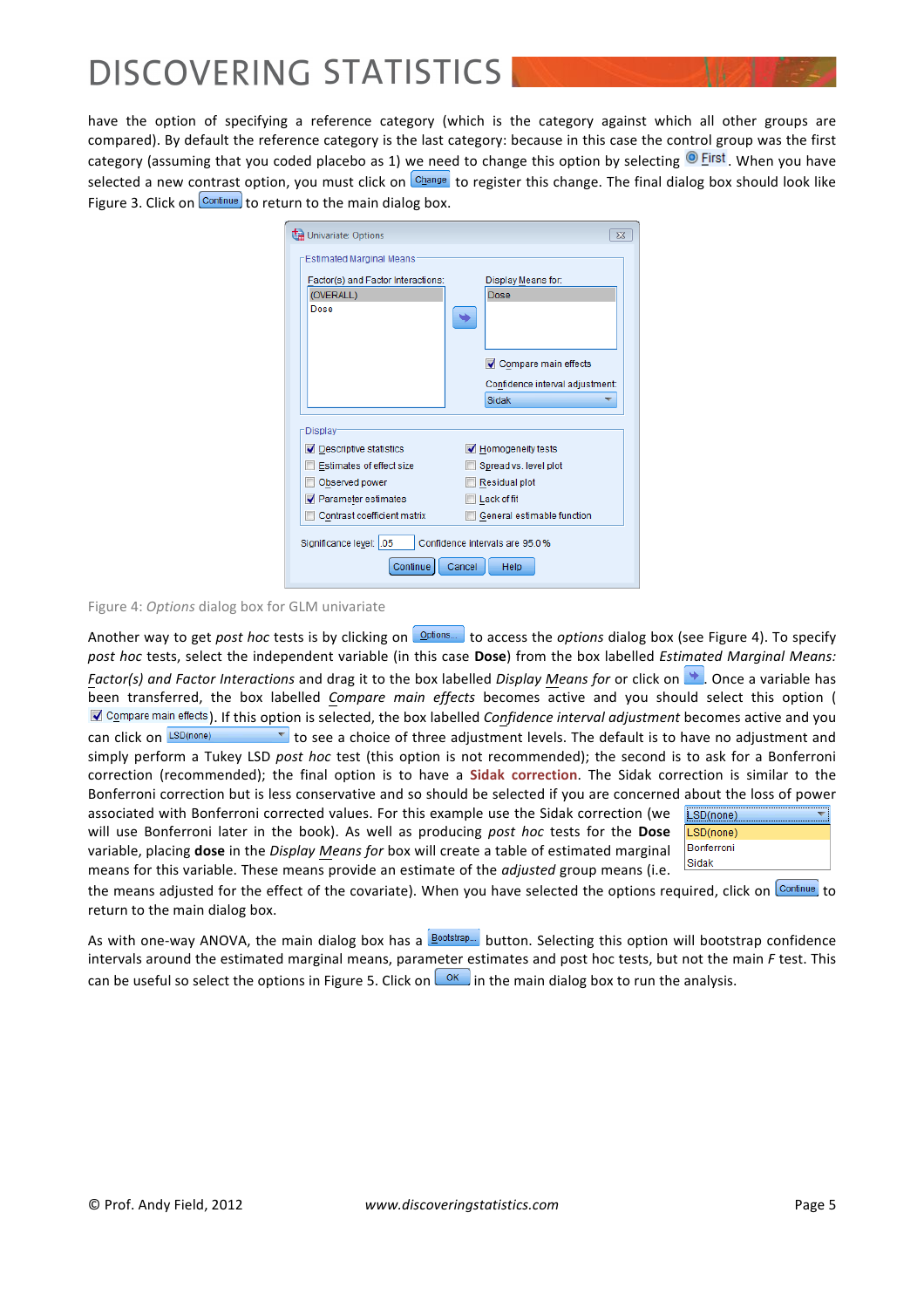| <b>Bootstrap</b><br>$\Sigma$                                                                      |
|---------------------------------------------------------------------------------------------------|
| Perform bootstrapping                                                                             |
| Number of samples:<br>1000                                                                        |
| Set seed for Mersenne Twister                                                                     |
| Seed:<br>2000000                                                                                  |
| Confidence Intervals                                                                              |
| Level(%):<br>95                                                                                   |
| <b>O</b> Percentile                                                                               |
| Bias corrected accelerated (BCa)                                                                  |
| Sampling                                                                                          |
| Simple                                                                                            |
| Stratified                                                                                        |
| Variables:<br>Strata Variables:<br>Species [Species]<br>Distance From Sun<br>Time Spent in Air (M |
| Cancel<br><b>Continue</b><br>Help                                                                 |

Figure 5: *Bootstrap* dialog box

### Output from ANCOVA

### *Main Analysis*

Output 1 shows (for illustrative purposes) the ANOVA table for these data when the covariate is not included. It is clear from the significance value that there are no differences in libido between the three groups, therefore Viagra seems to have no significant effect on libido.

| Dependent Variable:Libido |                            |    |             |         |      |  |  |
|---------------------------|----------------------------|----|-------------|---------|------|--|--|
| Source                    | Type III Sum<br>of Squares | df | Mean Square |         | Sig. |  |  |
| Corrected Model           | 16.844                     | 2  | 8.422       | 2.416   | .108 |  |  |
| Intercept                 | 535.184                    |    | 535.184     | 153.522 | .000 |  |  |
| Dose                      | 16.844                     | 2  | 8.422       | 2.416   | .108 |  |  |
| Error                     | 94.123                     | 27 | 3.486       |         |      |  |  |
| Total                     | 683,000                    | 30 |             |         |      |  |  |
| Corrected Total           | 110.967                    | 29 |             |         |      |  |  |

#### **Tests of Between-Subjects Effects**

a. R Squared = .152 (Adjusted R Squared = .089)

#### Output 1

Output 2 shows the results of Levene's test when partner's libido is included in the model as a covariate. Levene's test is significant, indicating that the group variances are not equal (hence the assumption of homogeneity of variance is likley been violated). However, Levene's test is not necessarily the best way to judge whether variances are unequal enough to cause problems (see your handout from week 2 or Field, 2013 chapter 5). We saw in week 2 that a good double check is to look at the variance ratio<sup>1</sup>. The variance ratio for these data is 4.49/2.13 = 2.11. This value is greater than 2 indicating that our variances are probably heterogeneous! We saw last term that we could try to transform our data to correct this problem (have a go if you're feeling keen), but for the time being don't worry too much about the differences in variances.

 

<sup>&</sup>lt;sup>1</sup> Reminder 1: the variance ratio is the largest variance divided by the smallest and should be less than about 2. You can get these variances by squaring the *SDs* in Table 1.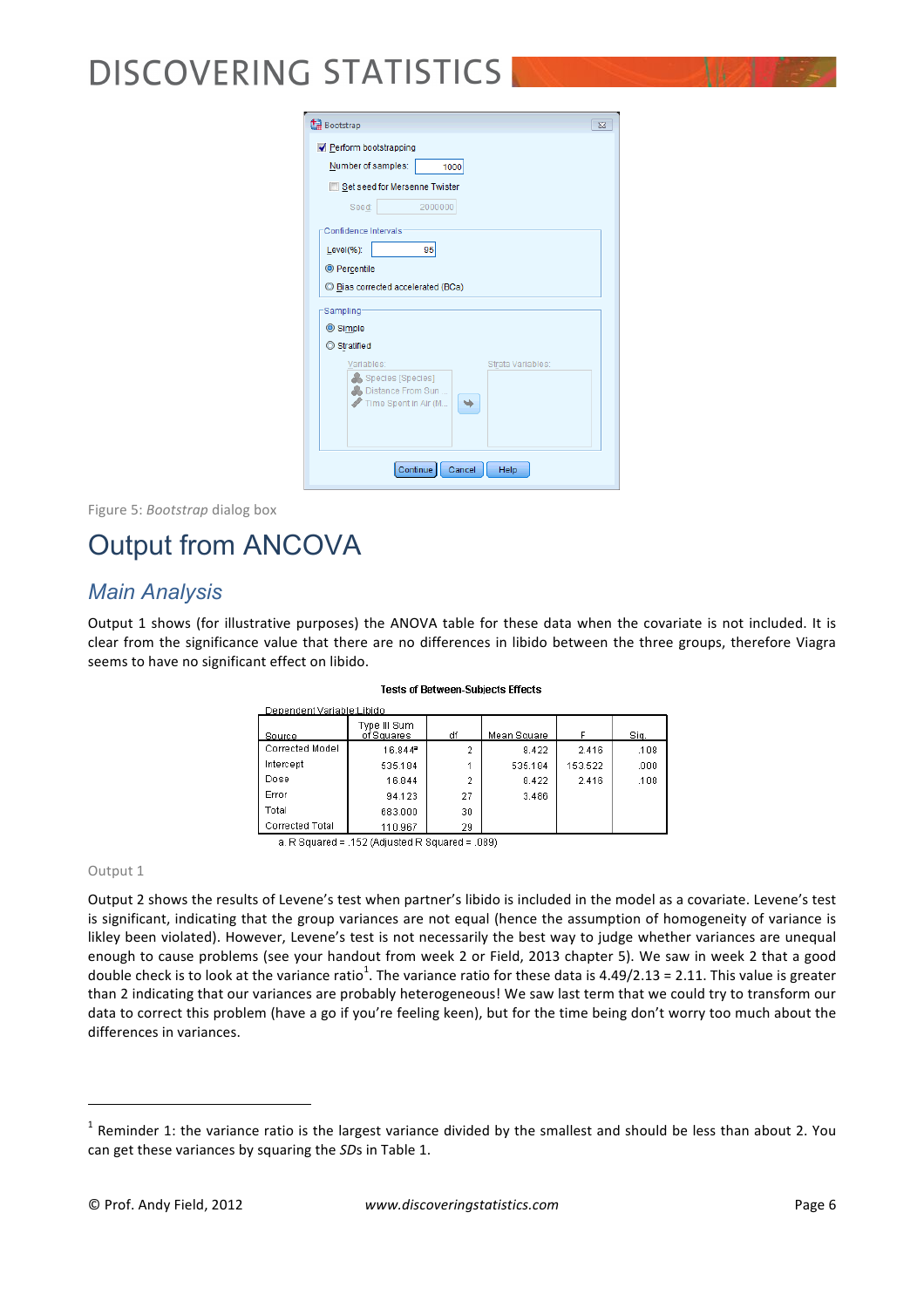#### Levene's Test of Equality of Error Variances<sup>3</sup>

Dependent Variable:Libido df1  $df2$ Sia 4.618 27  $.019$ Tests the null hypothesis that the error variance of the dependent variable is equal across groups a. Design: Intercept + Partner\_Libido + Dose

#### Output 2

Output 3 shows the ANOVA table with the covariate included. Compare this to the summary table when the covariate was not included. The format of the ANOVA table is largely the same as without the covariate, except that there is an additional row of information about the covariate (partner). Looking first at the significance values, it is clear that the covariate significantly predicts the dependent variable, because the significance value is less than .05. Therefore, the person's libido is influenced by their partner's libido. What's more interesting is that when the effect of partner's libido is removed, the effect of Viagra becomes significant ( $p$  is .027 which is less than .05). The amount of variation accounted for by the model  $(SS_M)$  has increased to 31.92 units (corrected model) of which Viagra accounts for 25.19 units. Most important, the large amount of variation in libido that is accounted for by the covariate has meant that the unexplained variance  $(SS_R)$  has been reduced to 79.05 units. Notice that  $SS_T$  has not changed; all that has changed is how that total variation is explained.

This example illustrates how ANCOVA can help us to exert stricter experimental control by taking account of confounding variables to give us a 'purer' measure of effect of the experimental manipulation. Without taking account of the libido of the participants' partners we would have concluded that Viagra had no effect on libido, yet clearly it does. Looking back at the group means from Table 1:e 1 it seems pretty clear that the significant ANOVA reflects a difference between the placebo group and the two experimental groups (because the low and high dose group have very similar means whereas the placebo group have a lower mean). However, we need to check the contrasts to verify this conclusion.

#### **Tests of Between-Subjects Effects**

| Dependent Variable:Libido |                            |    |             |        |      |
|---------------------------|----------------------------|----|-------------|--------|------|
| Source                    | Type III Sum<br>of Squares | df | Mean Square |        | Sig. |
| Corrected Model           | $31.920$ <sup>2</sup>      | 3  | 10.640      | 3.500  | .030 |
| Intercept                 | 76.069                     |    | 76.069      | 25.020 | .000 |
| Partner Libido            | 15.076                     |    | 15.076      | 4.959  | .035 |
| Dose                      | 25.185                     | 2  | 12.593      | 4.142  | .027 |
| Error                     | 79.047                     | 26 | 3.040       |        |      |
| Total                     | 683.000                    | 30 |             |        |      |
| Corrected Total           | 110.967                    | 29 |             |        |      |

a. R Squared = .288 (Adjusted R Squared = .205)

#### Output 3



We can report the main effect of Dose in APA format as:

There was a significant effect of Viagra on levels of libido after controlling for the effect of partner's libido,  $F(2, 26) = 4.14$ ,  $p = .027$ .

### *Contrasts*

Output 4 shows the result of the contrast analysis specified in Figure 3 and compares level 2 (low dose) against level 1 (placebo) as a first comparison, and level 3 (high dose) against level 1 (placebo) as a second comparison. These contrasts are consistent with what was specified: all groups are compared to the first group. The group differences are displayed: a difference value, standard error, significance value and 95% confidence interval. These results show that both the low-dose group (contrast 1,  $p = .045$ ) and high-dose group (contrast 2,  $p = .010$ ) had significantly different libidos than the placebo group.

These contrasts tell us that there were group differences, but to interpret them we need to know the means. We produced the means in Table 2 so surely we can just look at these values? Actually we can't because these group means have not been adjusted for the effect of the covariate. These original means tell us nothing about the group differences reflected by the significant ANCOVA. Output 5 gives the adjusted values of the group means and it is these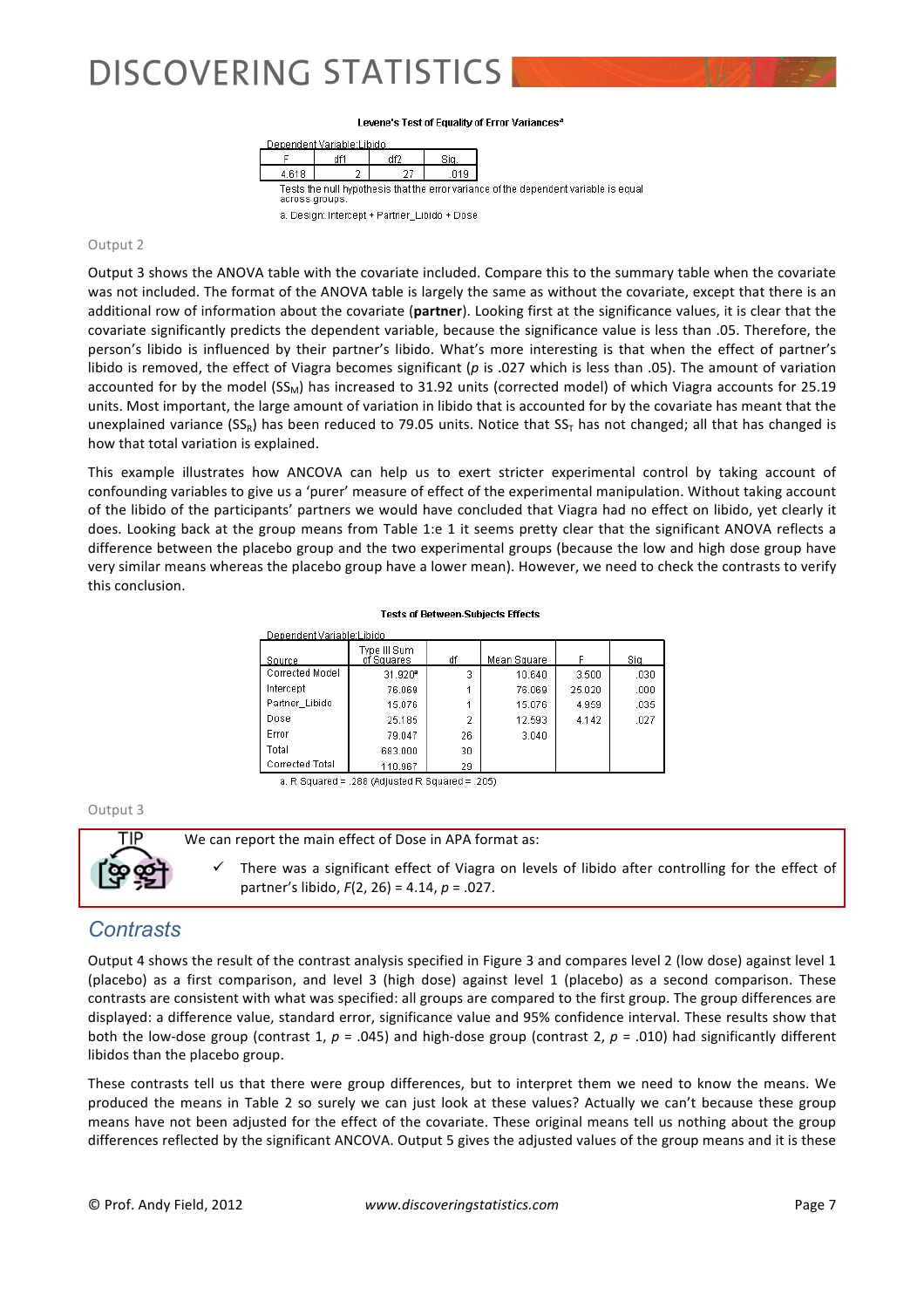values that should be used for interpretation (this is the main reason for selecting the *Display Means for* option). From these adjusted means you can see that libido increased across the three doses.

|                                             |                                       |             | Dependent<br>Variable |  |
|---------------------------------------------|---------------------------------------|-------------|-----------------------|--|
| Dose of Viagra Simple Contrast <sup>a</sup> | Libido                                |             |                       |  |
|                                             | Level 2 vs. Level 1 Contrast Estimate |             |                       |  |
|                                             | Hypothesized Value                    |             | 0                     |  |
|                                             | Difference (Estimate - Hypothesized)  |             | 1.786                 |  |
|                                             | Std. Error                            |             | .849                  |  |
|                                             | Sig.                                  |             | .045                  |  |
|                                             | 95% Confidence Interval               | Lower Bound | .040                  |  |
|                                             | for Difference                        | Upper Bound | 3.532                 |  |
| Level 3 vs. Level 1                         | Contrast Estimate                     |             | 2.225                 |  |
|                                             | Hypothesized Value                    | 0           |                       |  |
|                                             | Difference (Estimate - Hypothesized)  | 2.225       |                       |  |
|                                             | Std. Error                            |             | .803                  |  |
|                                             | Sig.                                  |             | .010                  |  |
|                                             | 95% Confidence Interval               | Lower Bound | .575                  |  |
|                                             | for Difference                        | Upper Bound | 3.875                 |  |

#### Contrast Results (K Matrix)

a. Reference category =  $1$ 

#### Output 4

#### **Estimates**

| Dependent Variable:<br>Libido |                    |            |             |                         |        |                   |                                  |              |
|-------------------------------|--------------------|------------|-------------|-------------------------|--------|-------------------|----------------------------------|--------------|
|                               |                    |            |             | 95% Confidence Interval |        |                   | Bootstrap for Mean <sup>gn</sup> |              |
|                               |                    |            |             |                         |        |                   | BCa 95% Confidence Interval      |              |
| Dose of Viagra                | Mean               | Std. Error | Lower Bound | Upper Bound             | Bias   | Std. Error        | Lower                            | Upper        |
| Placebo                       | 2.926 <sup>a</sup> | .596       | 1.701       | 4.152                   | .030   | .446              | 2.111                            | 4.125        |
| Low Dose                      | 4.712 <sup>a</sup> | .621       | 3.436       | 5.988                   | .03390 | 392 <sup>go</sup> | 3.988 <sup>go</sup>              | $5.620^{90}$ |
| High Dose                     | 5.151 <sup>a</sup> | .503       | 4.118       | 6.184                   | .041   | .651              | 3.923                            | 6.771        |

a. Covariates appearing in the model are evaluated at the following values: Partner's Libido =  $2.73$ .

gn. Unless otherwise noted, bootstrap results are based on 1000 bootstrap samples go. Based on 999 samples

#### Output 5



We can report these contrasts in APA format as:

Planned contrasts revealed that having a high,  $p = .010$ , 95% CI [0.58, 3.88], and low,  $p = .045$ , 95% CI [0.04, 3.53], dose of Viagra significantly increased libido compared to having a placebo.

### *Post Hoc Tests*

Output 6 shows the results of the Sidak corrected *post hoc* comparisons that were requested as part of the *options* dialog box. The bottom table shows the bootstrapped significance and confidence intervals for these tests and because these will be robust we'll interpret this table (again, remember, your values will differ because of how bootstrapping works). There is a significant difference between the placebo group and both the low ( $p = .003$ ) and high ( $p = .021$ ) dose groups. The high and low-dose groups did not significantly differ ( $p = .56$ ). It is interesting that the significant difference between the low-dose and placebo groups when bootstrapped ( $p = .003$ ) is not present for the normal post hoc tests ( $p = .130$ ). This could reflect properties of the data that have biased the non-robust version of the post hoc test.

### *Interpreting the Covariate*

One way to discover the effect of the covariate is simply to draw a scatterplot of the covariate against the outcome. The resulting scatterplot for these data shows that the effect of covariate is that as partner's libido increases, so does the participant's libido (as shown by the slope of the regression line).



We can report the effect of the covariate in APA format as:

The covariate, partner's libido, was significantly related to the participant's libido,  $F(1, 26) =$ 4.96,  $p = .035$ .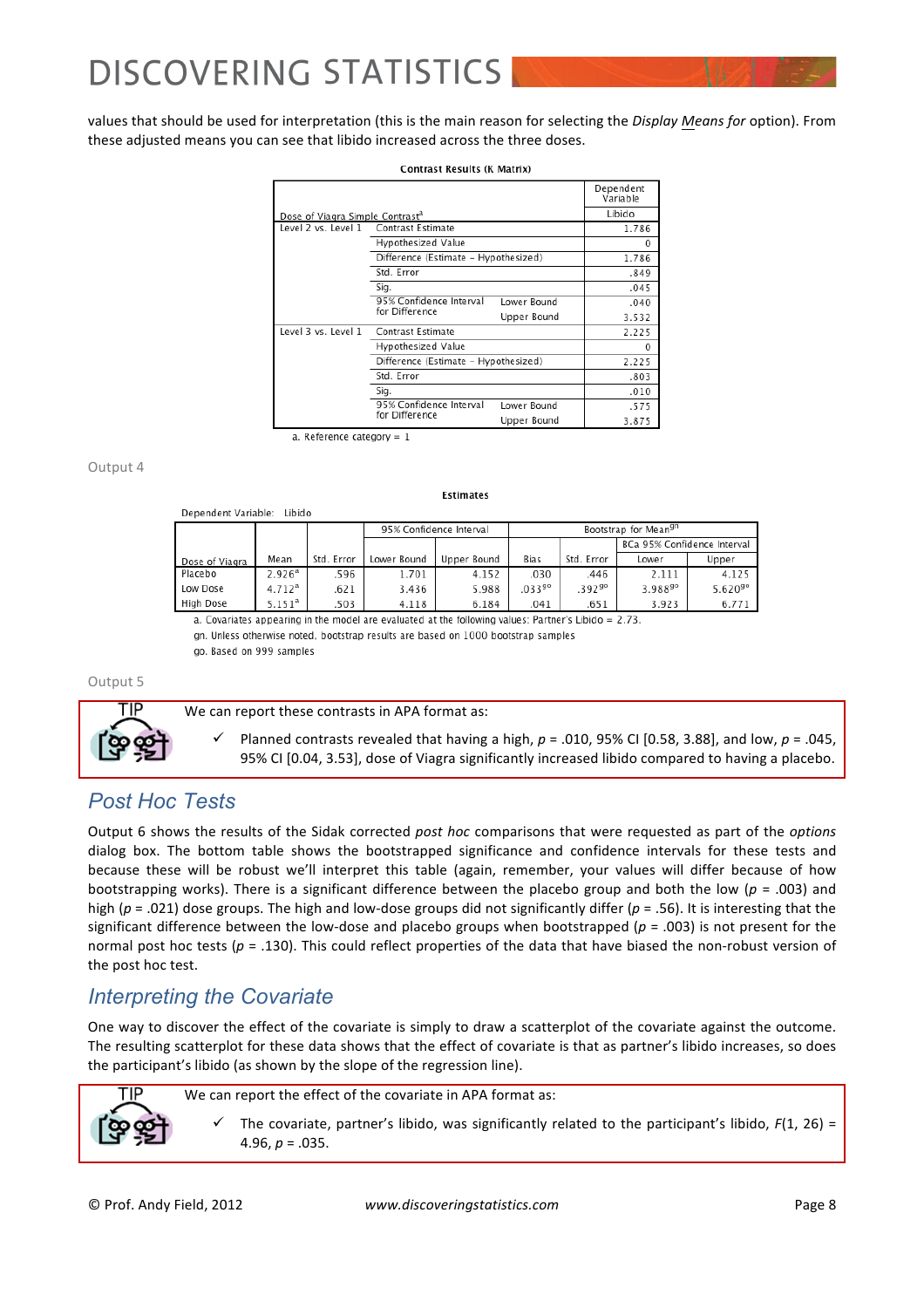Dependent Variable: Libido

#### **Pairwise Comparisons**

|                    |                    | Mean<br>Difference (I- |            |       | 95% Confidence Interval for<br>Difference <sup>p</sup> |             |
|--------------------|--------------------|------------------------|------------|-------|--------------------------------------------------------|-------------|
| (I) Dose of Viagra | (J) Dose of Viagra |                        | Std. Error | Sig.b | Lower Bound                                            | Upper Bound |
| Placebo            | Low Dose           | $-1.786$               | .849       | .130  | $-3.953$                                               | .381        |
|                    | High Dose          | $-2.225$               | .803       | .030  | $-4.273$                                               | $-.177$     |
| Low Dose           | Placebo            | 1.786                  | .849       | .130  | $-.381$                                                | 3.953       |
|                    | High Dose          | $-.439$                | .811       | .932  | $-2.509$                                               | 1.631       |
| High Dose          | Placebo            | 2.225                  | .803       | .030  | .177                                                   | 4.273       |
|                    | Low Dose           | .439                   | .811       | .932  | $-1.631$                                               | 2.509       |

Based on estimated marginal means

\*. The mean difference is significant at the

b. Adjustment for multiple comparisons: Sidak.

#### **Bootstrap for Pairwise Comparisons**

| Dependent Variable: Libido |                    |                        |                                            |                   |                        |                   |                    |
|----------------------------|--------------------|------------------------|--------------------------------------------|-------------------|------------------------|-------------------|--------------------|
|                            |                    |                        |                                            |                   | Bootstrap <sup>a</sup> |                   |                    |
|                            |                    | Mean<br>Difference (I- | BCa 95% Confidence Interval<br>Sig. $(2 -$ |                   |                        |                   |                    |
| (I) Dose of Viagra         | (J) Dose of Viagra |                        | <b>Bias</b>                                | Std. Error        | tailed)                | Lower             | Upper              |
| Placebo                    | Low Dose           | $-1.786$               | $-.003b$                                   | .535 <sup>b</sup> | .003 <sup>b</sup>      | $-2.778^{b}$      | $-.765^b$          |
|                            | High Dose          | $-2.225$               | $-.011$                                    | .760              | .021                   | $-3.752$          | $-.832$            |
| Low Dose                   | Placebo            | 1.786                  | .003 <sup>b</sup>                          | .535 <sup>b</sup> | .003 <sup>b</sup>      | .663 <sup>b</sup> | 2.879 <sup>b</sup> |
|                            | High Dose          | $-.439$                | $-.008b$                                   | .745 <sup>b</sup> | $.558^b$               | $-1.937^b$        | .935 <sup>b</sup>  |
| High Dose                  | Placebo            | 2.225                  | .011                                       | .760              | .021                   | .686              | 3.923              |
|                            | Low Dose           | .439                   | .008 <sup>b</sup>                          | .745 <sup>b</sup> | .558 <sup>b</sup>      | $-.938^{b}$       | $1.945^{b}$        |

a. Unless otherwise noted, bootstrap results are based on 1000 bootstrap samples

b. Based on 999 samples

Output 6



Figure 6: Scatterplot of participants' libido scores against those of their partner

### Testing the Assumption of Homogeneity of Regression **Slopes**

To test the assumption of homogeneity of regression slopes we need to rerun the ANCOVA but this time use a customized model. Access the main dialog box as before and place the variables in the same boxes as before (so the finished box should look like Figure 2). To customize the model we need to access the model dialog box by clicking on  $\boxed{\text{Model...}}$ . To customize your model, select  $\textcircled{}$  Custom to activate the dialog box (Figure 7). The variables specified in the main dialog box are listed on the left-hand side. To test the assumption of homogeneity of regression slopes, we need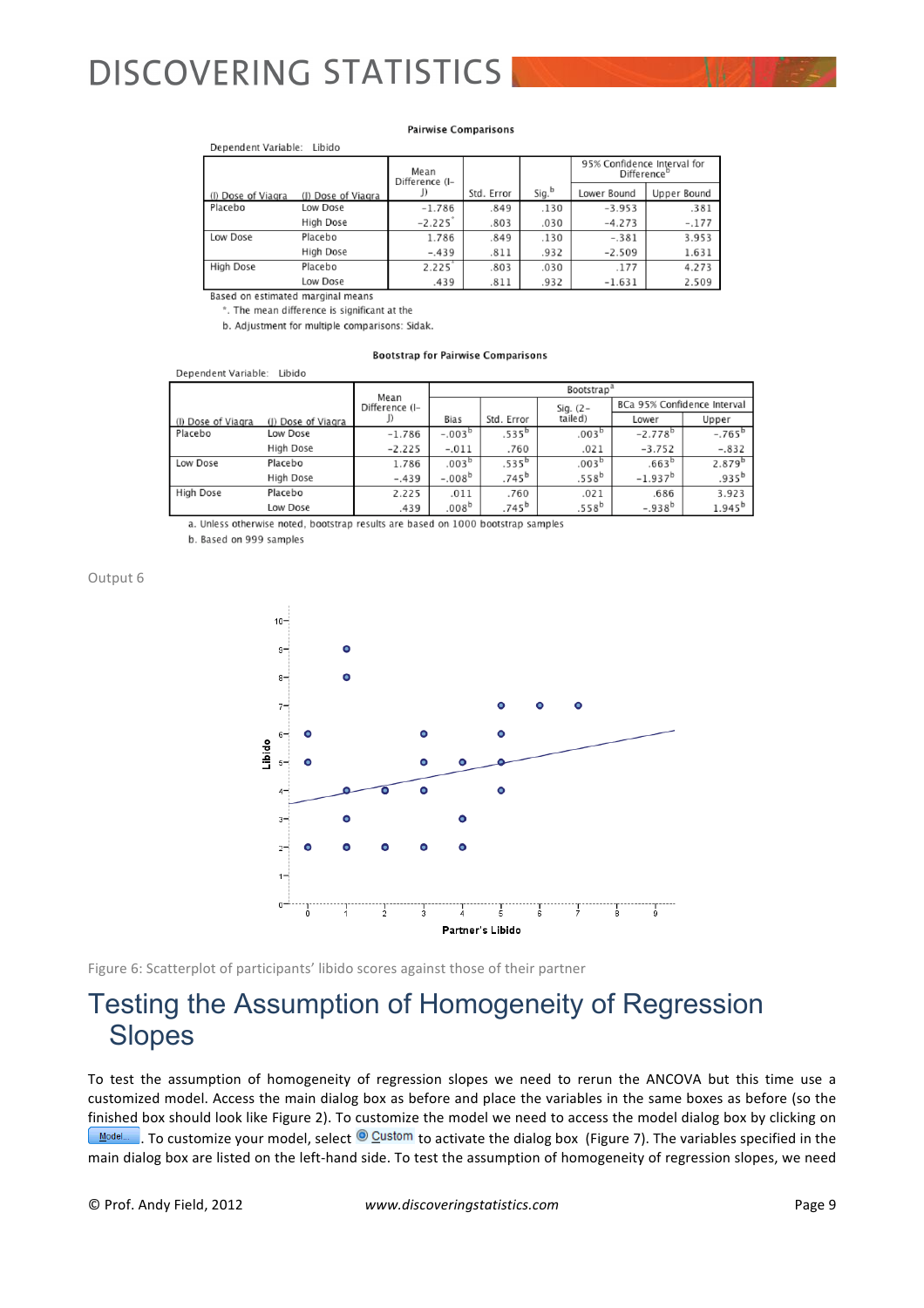to specify a model that includes the interaction between the covariate and independent variable. Hence, to begin with you should select Dose and Partner\_Libido (you can select both of them at the same time by holding down *Ctrl*). Then, click on the drop-down menu and change it to Main effects  $\overline{\phantom{a}}$ . Having selected this, click on  $\overline{\phantom{a}}$  to move the main effects of **Dose** and Partner Libido to the box labelled *Model*. Next we need to specify the interaction term. To do this, select **Dose** and Partner\_Libido simultaneously (by holding down the *Ctrl* key while you click on the two variables), then select **Interaction** and the drop-down list and click on **.** This action moves the interaction of **Dose** and **Partner\_Libido** to the box labelled *Model*. The finished dialog box should look like Figure 7. Having specified our two main effects and the interaction term, click on  $\frac{\text{Continue}}{\text{tot}}$  to return to the main dialog box and then click on  $\frac{\text{OK}}{\text{tot}}$  to run the analysis.

| Univariate: Model<br>Specify Model-<br>Custom<br>C Full factorial<br>Factors & Covariates: |                                        | Model:                                        | $\Sigma$                                     |
|--------------------------------------------------------------------------------------------|----------------------------------------|-----------------------------------------------|----------------------------------------------|
| <b>PP</b> Dose<br>Partner_Libido                                                           | Build Term(s)-<br>Type:<br>Interaction | Dose<br>Partner_Libido<br>Dose*Partner_Libido | <br>Interaction<br>Main effects<br>All 2-way |
| Sum of squares:<br>Type III $\tau$                                                         | Continue                               | Include intercept in model<br>Help<br>Cancel  | All 3-way<br>All 4-way<br>All 5-way          |

#### Figure 7: GLM univariate *model* dialog box

SPSS Output 6 shows the main summary table for the ANCOVA using only the interaction term. Look at the significance value of the covariate by dependent variable interaction (dose\*partner), if this effect is significant then the assumption of homogeneity of regression slopes has been broken. The effect here is significant ( $p = .028$ ); therefore the assumption is not tenable. Although this finding is not surprising given the pattern of relationships shown in Figure 1 it does raise concern about the main analysis. This example illustrates why it is important to test assumptions and not to just blindly accept the results of an analysis.

| Dependent Variable:Libido |                            |    |             |        |       |  |  |
|---------------------------|----------------------------|----|-------------|--------|-------|--|--|
| Source                    | Type III Sum<br>of Squares | df | Mean Square | F      | Sia.  |  |  |
| Corrected Model           | $52.346^{\circ}$           | 5  | 10.469      | 4.286  | .006  |  |  |
| Intercept                 | 53.542                     |    | 53.542      | 21.921 | .000. |  |  |
| Dose                      | 36.558                     | 2  | 18.279      | 7.484  | .003  |  |  |
| Partner Libido            | 17.182                     |    | 17.182      | 7.035  | .014  |  |  |
| Dose * Partner Libido     | 20.427                     | 2  | 10.213      | 4.181  | .028  |  |  |
| Error                     | 58.621                     | 24 | 2.443       |        |       |  |  |
| Total                     | 683.000                    | 30 |             |        |       |  |  |
| Corrected Total           | 110.967                    | 29 |             |        |       |  |  |

#### **Tests of Between-Subjects Effects**

a. R Squared = .472 (Adjusted R Squared = .362)

Output 7

### Guided Example

A few years back I was stalked. You'd think they could have found someone a bit more interesting to stalk, but apparently times were hard. It could have been a lot worse than it was, but it wasn't particularly pleasant. I imagined a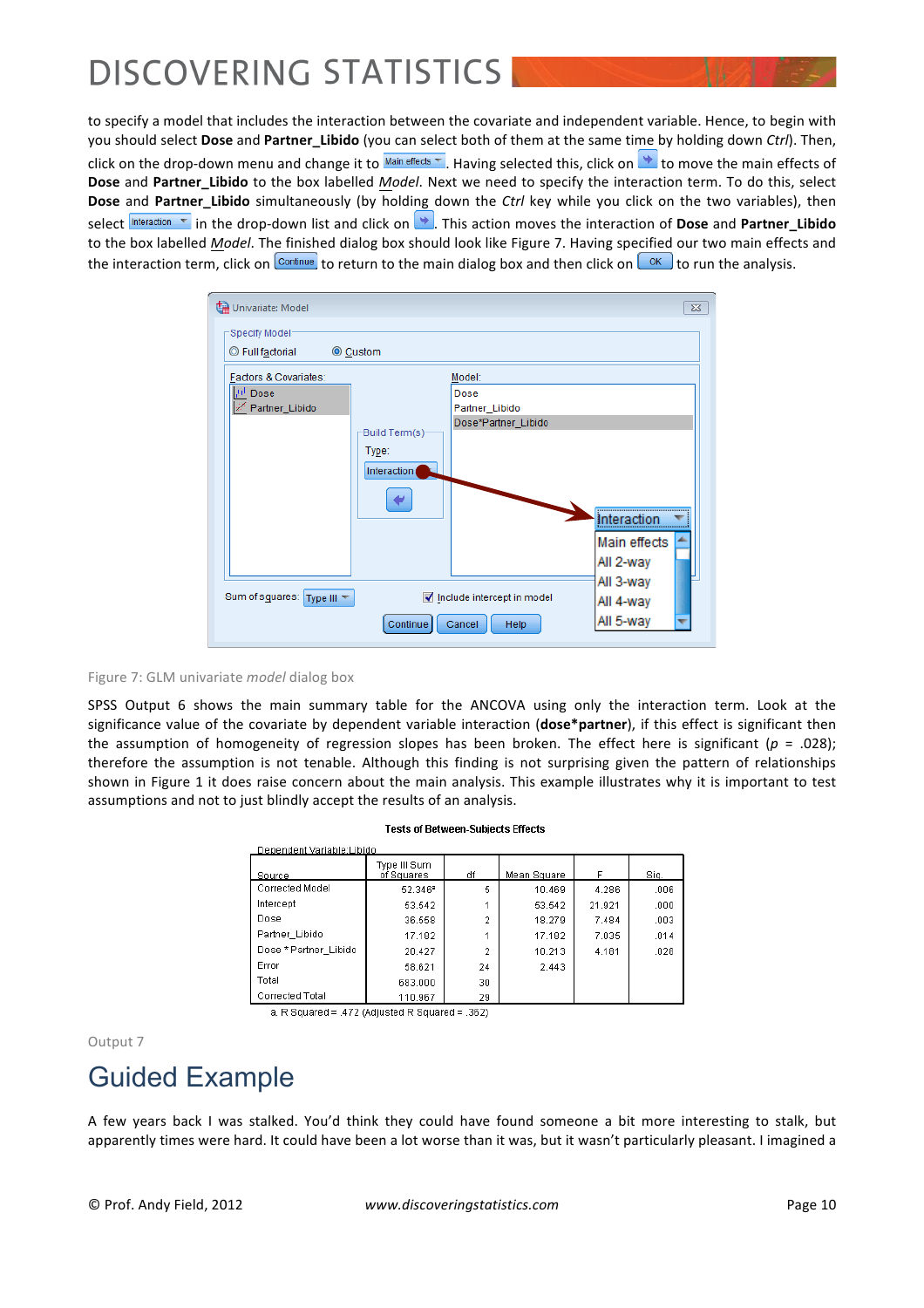world in which a psychologist tried two different therapies on different groups of stalkers (25 stalkers in each group this variable is called Group). To the first group of stalkers he gave what he termed cruel-to-be-kind therapy (every time the stalkers followed him around, or sent him a letter, the psychologist attacked them with a cattle prod). The second therapy was psychodyshamic therapy, in which stalkers were hypnotised and regressed into their childhood to discuss their penis (or lack of penis), their father's penis, their dog's penis, the seventh penis of a seventh penis and any other penis that sprang to mind. The psychologist measured the number of hours in the week that the stalker spent stalking their prey both before (stalk1) and after (stalk2) treatment. Analyse the effect of therapy on stalking behaviour after therapy, covarying for the amount of stalking behaviour before therapy.

| Cruel to be Kind Therapy |                               | Psychodyshamic Therapy  |                               |  |  |
|--------------------------|-------------------------------|-------------------------|-------------------------------|--|--|
| <b>Initial Stalking</b>  | <b>Stalking After Therapy</b> | <b>Initial Stalking</b> | <b>Stalking After Therapy</b> |  |  |
| 47                       | 11                            | $\overline{52}$         | 47                            |  |  |
| 50                       | 18                            | 53                      | 47                            |  |  |
| 51                       | 34                            | 54                      | 50                            |  |  |
| 52                       | 40                            | 57                      | 55                            |  |  |
| 53                       | 50                            | 58                      | 56                            |  |  |
| 57                       | 54                            | 60                      | 56                            |  |  |
| 57                       | 55                            | 61                      | 61                            |  |  |
| 60                       | 58                            | 61                      | 61                            |  |  |
| 63                       | 59                            | 62                      | 61                            |  |  |
| 66                       | 60                            | 65                      | 61                            |  |  |
| 68                       | 61                            | 66                      | 62                            |  |  |
| $72\,$                   | 61                            | 66                      | 62                            |  |  |
| $72\,$                   | 62                            | 66                      | 62                            |  |  |
| 73                       | 63                            | $71\,$                  | 64                            |  |  |
| 75                       | 64                            | $71\,$                  | 64                            |  |  |
| 77                       | 65                            | 72                      | 64                            |  |  |
| 79                       | 65                            | 75                      | $70\,$                        |  |  |
| 85                       | 78                            | 77                      | 74                            |  |  |
| 62                       | 55                            | 80                      | 78                            |  |  |
| $71\,$                   | 63                            | 87                      | 78                            |  |  |
| 53                       | 52                            | 75                      | 62                            |  |  |
| 64                       | $80\,$                        | 57                      | $71\,$                        |  |  |
| 79                       | 35                            | 59                      | 55                            |  |  |
| 75                       | $70\,$                        | 46                      | 46                            |  |  |
| 60                       | 61                            | 89                      | 79                            |  |  |



- $\rightarrow$  Enter the data into SPSS. (Hint: The data should not be entered as they are in the table above).
- Save the data onto a disk in a file called **stalker.sav**.
- Conduct the appropriate analysis to see whether the two therapies had a significant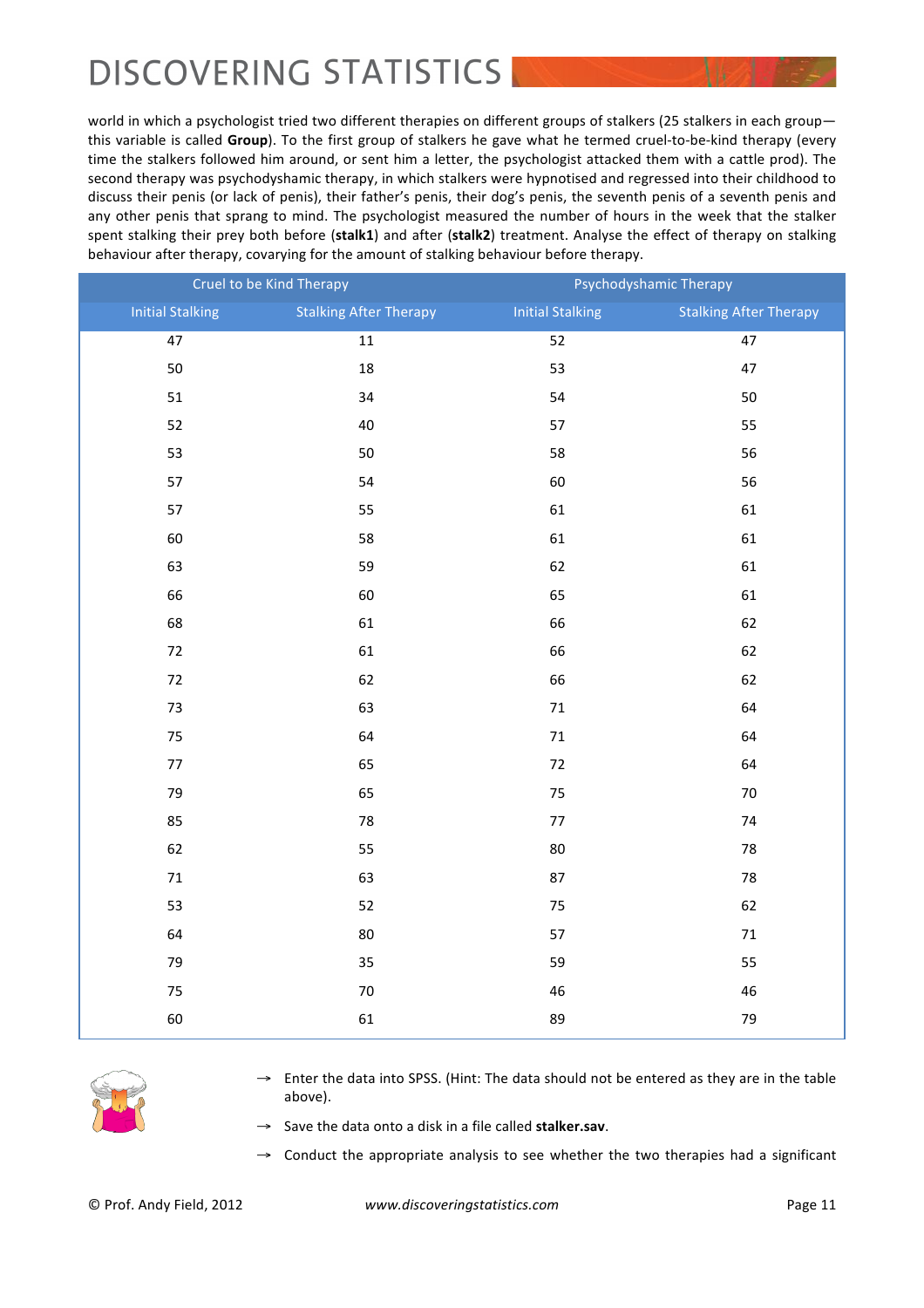effect on stalking behaviour when controlling for the person's general tendency to stalk.

What is/are the independent variable(s) and how many levels do they have?

| <b>Your Answer:</b> |                                                                                                             |
|---------------------|-------------------------------------------------------------------------------------------------------------|
|                     | What is the dependent variable?                                                                             |
| <b>Your Answer:</b> |                                                                                                             |
|                     | What is the covariate?                                                                                      |
| <b>Your Answer:</b> |                                                                                                             |
|                     | What analysis have you performed?                                                                           |
| <b>Your Answer:</b> |                                                                                                             |
|                     | Has the assumption of homogeneity of variance been met? (Quote relevant statistics in APA<br>format).       |
| <b>Your Answer:</b> |                                                                                                             |
|                     | Report the effect of 'therapy' in APA format. Is this effect significant and how would you<br>interpret it? |
| <b>Your Answer:</b> |                                                                                                             |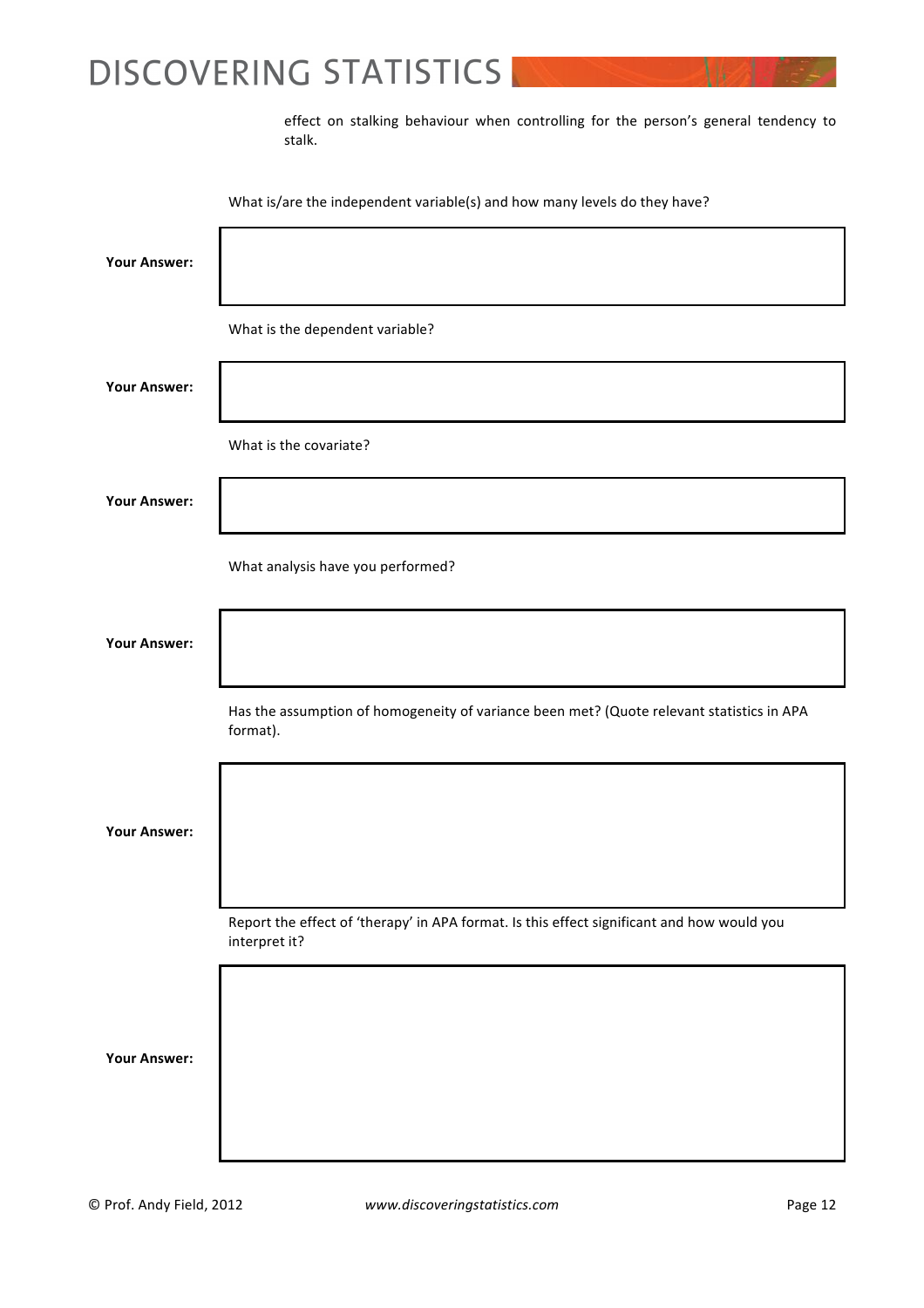Report the effect of 'initial stalking' in APA format. Is this effect significant and how would you interpret it?



Some answers to this question can be found on the companion website of my book.

## Unguided Example

A marketing manager was interested in the therapeutic benefit of certain soft drinks for curing hangovers. He took 15 people out on the town one night and got them drunk. The next morning as they awoke, dehydrated and feeling as though they'd licked a camel's sandy feet clean with their tongue, he gave five of them water to drink, five of them Lucozade (a very nice glucose-based UK drink) and the remaining five a leading brand of cola (this variable is called **drink**). He measured how well they felt (on a scale from  $0 = 1$  feel like death to  $10 = 1$  feel really full of beans and healthy) two hours later (this variable is called **well**). He measured how **drunk** the person got the night before on a scale of  $0 =$  as sober as a nun to  $10 =$  flapping about like a haddock out of water on the floor in a puddle of their own vomit.

| Water  |              |      | Lucozade     | Cola |              |
|--------|--------------|------|--------------|------|--------------|
| Well   | <b>Drunk</b> | Well | <b>Drunk</b> | Well | <b>Drunk</b> |
| 5      | 5            | 5    | 6            | 5.   | ຳ            |
| 5      | 3            | 4    | 6            | 6    | 3            |
| 6      |              | 6    | 4            | 6    |              |
| 6      |              | 8    |              | 6    | 3            |
| э<br>∍ |              | 6    | 3            | 6    |              |
|        |              |      |              |      |              |



- Enter the data into SPSS. (Hint: The data should not be entered as they are in the table above).
- → Save the data onto a disk in a file called **HangoverCure.sav**.